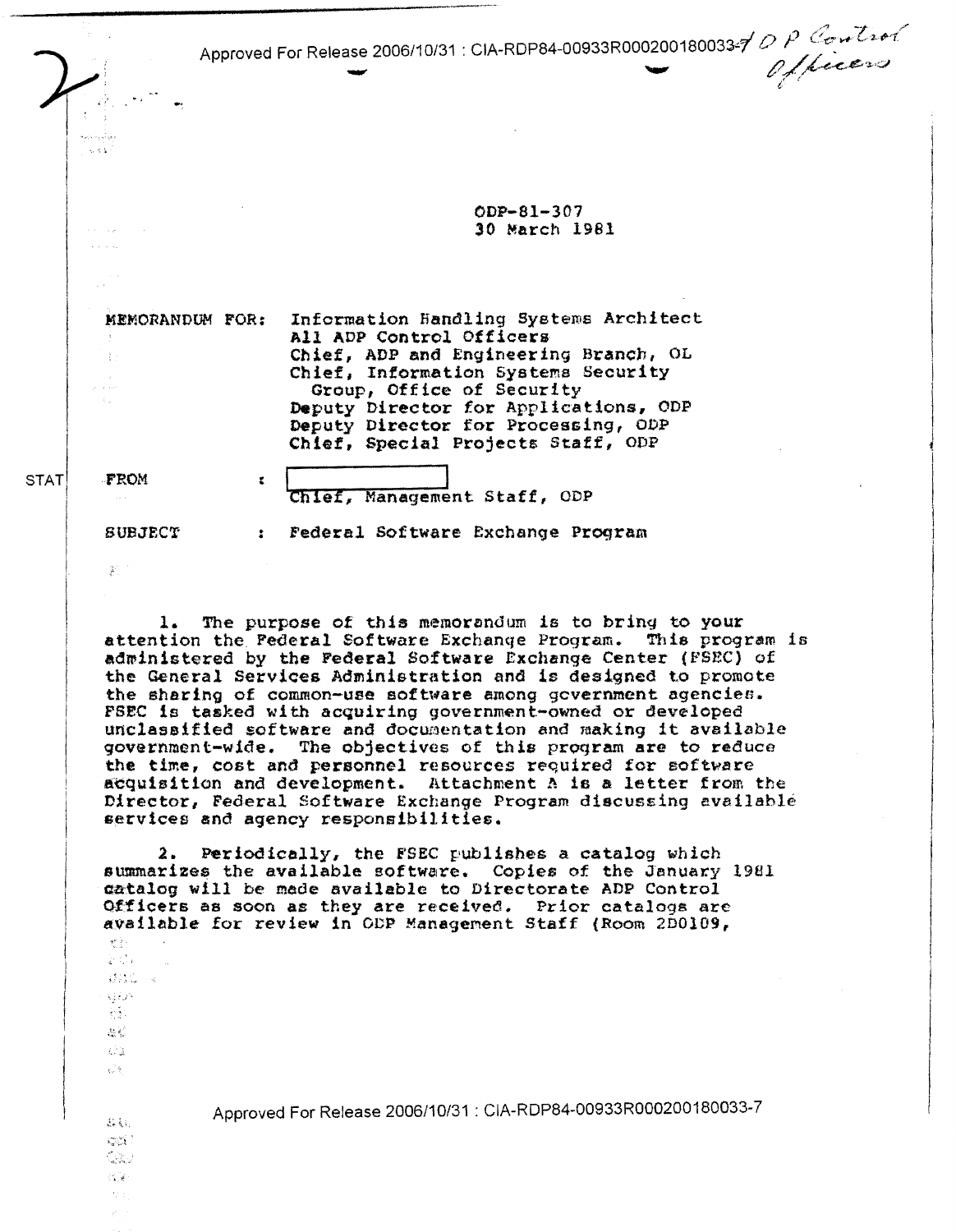Approved For Release 2006/10/31 : CIA-RDP84-00933R000200180033-7 ..., ,.,..

Headquarters). As described in the attached letter from the FSEC, components should review the FSEC catalog prior to procuring or developing software. Attachment Bis the subject index from the September 1980 catalog and is provided as a sample of the types of software available from the F'SEC.

3. Components are also requested to periodically review their software inventory for candidates for submission to FSEC. The process appears relatively straightforward and requires submitting an abstract form (SF 185, Attachment A) to the FSEC.

**4.** Note that a submitting agency will not be responsible for the maintenance of software submitted to FSEC that is subsequently implemented in this Agency. Thus, a CIA component obtaining software from FSEC will have to maintain the software. For further information regarding the services provided by the FSEC and the procedures to provide or obtain software, the FSEC may be contacted directly at (703) 756-6150<br>or contact some staff on staff on

STAT

**STAT** 

Attachment: a/s

ODP/MS/EEB:jal/ |(30March1981)(fedsoftex red disk)

DISTRIBUTION:

Original and  $1 -$  Addressee  $.2 - 0/D/ODP$  $1 - MS$  Chrono

**2** - ODP Registry

Approved For Release 2006/10/31 : CIA-RDP84-00933R000200180033-7

**STAT** 

STAT

e.<br>C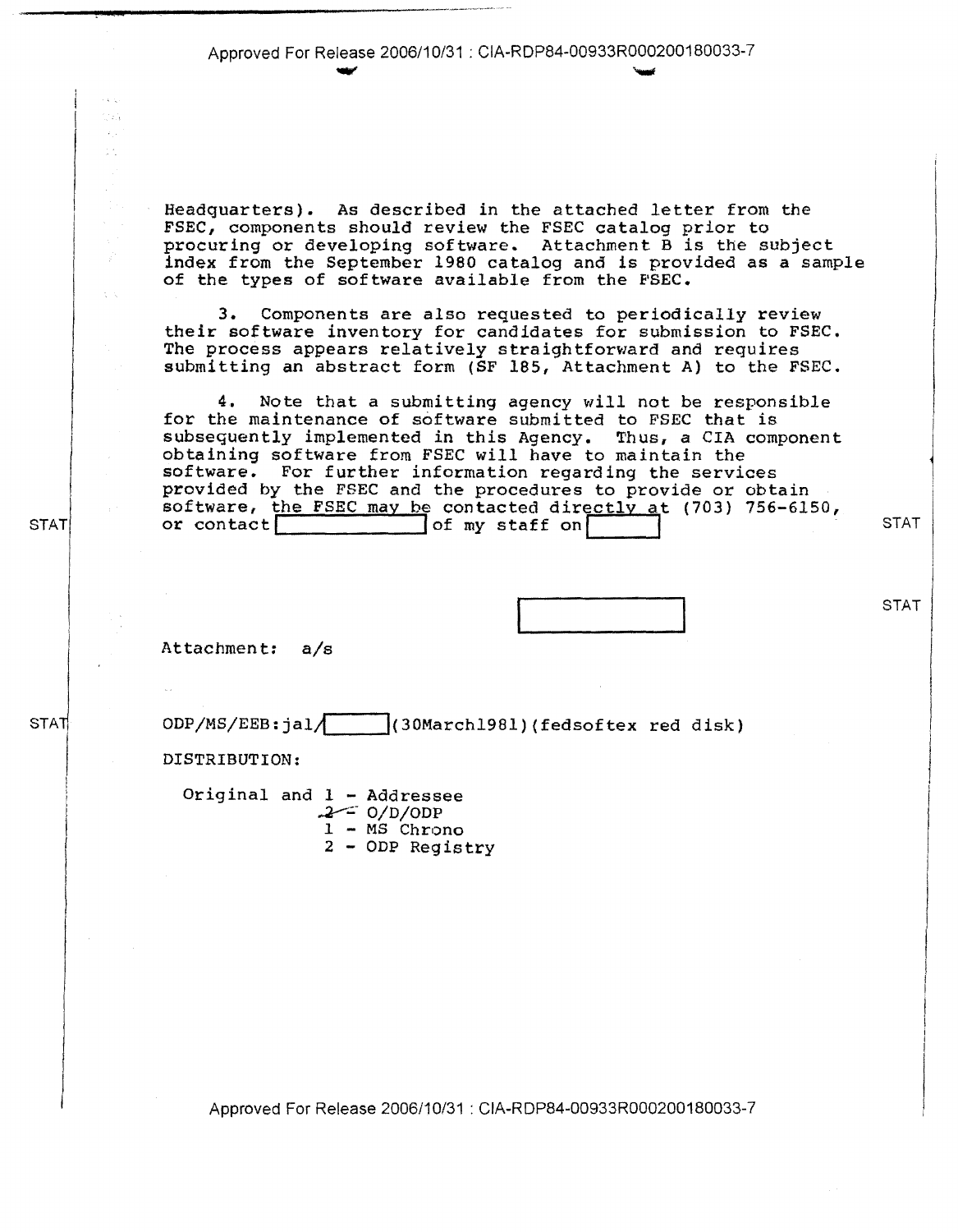Attachment A

Approved For Release 2006/10/31 : CIA-RDP84-00933R000200180033-7<br>Automated Data and Suivare Development Office Administration Service

ware Development Office meral Automated Data and a universively of the Services Telecommunications  $\frac{1}{200}$  Leesburg Pike, Suite 1100<br>Administration Service Falls Church, VA 22041

STAT

 $\Big($ 

chief, Management staff Office of Data Processing Central Intellingence Agency Room 200105 Washington, D.C. *20505* 

STAT

The Federal Software Exchange Center (FSEC} is the central point for the collection and dissemination of Federally owned software, The rising cost of labor and the cut back in Federal spending make sharing of computer programs and documentation an extremely viable method for satisfying software requirements.

To achieve maximum software sharing among Federal agencies, the Federal Property Management Regulation 101-36.16 defines required agency actions. Two important requirements are:

- a. The submission of software abstracts to the FSEC on *a* continuing basis.
- b. The screening of the FSEC inventory before procuring or developing the desired software.

We are requesting an increased effort in the submission of software abstracts to the FSEC. Several Standard Forms for Abstracting Computer Software (SF 185) have been enclosed for your convenience. These forms can be copied should you be unable to purchase them in *a*  GSA supply store. Although software abstracts for all funtional areas are requested, we have an immediate need for conversion aid software and software tools, The SF 185's should be returned to me at the above address.

The January 1981 issue of the Federal Software Exchange Catalog is available. Agencies should ensure that all ADP units contemplating the development or purchase of computer programs or systems have easy access to this catalog.

If you require further information regarding this program, please contact me on (FTS) 756-6150 or (703) 756-6150.

Sincerely,

Helen B. Me Ewan

HELEN B. McEWAN, Director Federal Software Exchange Program

Enclosures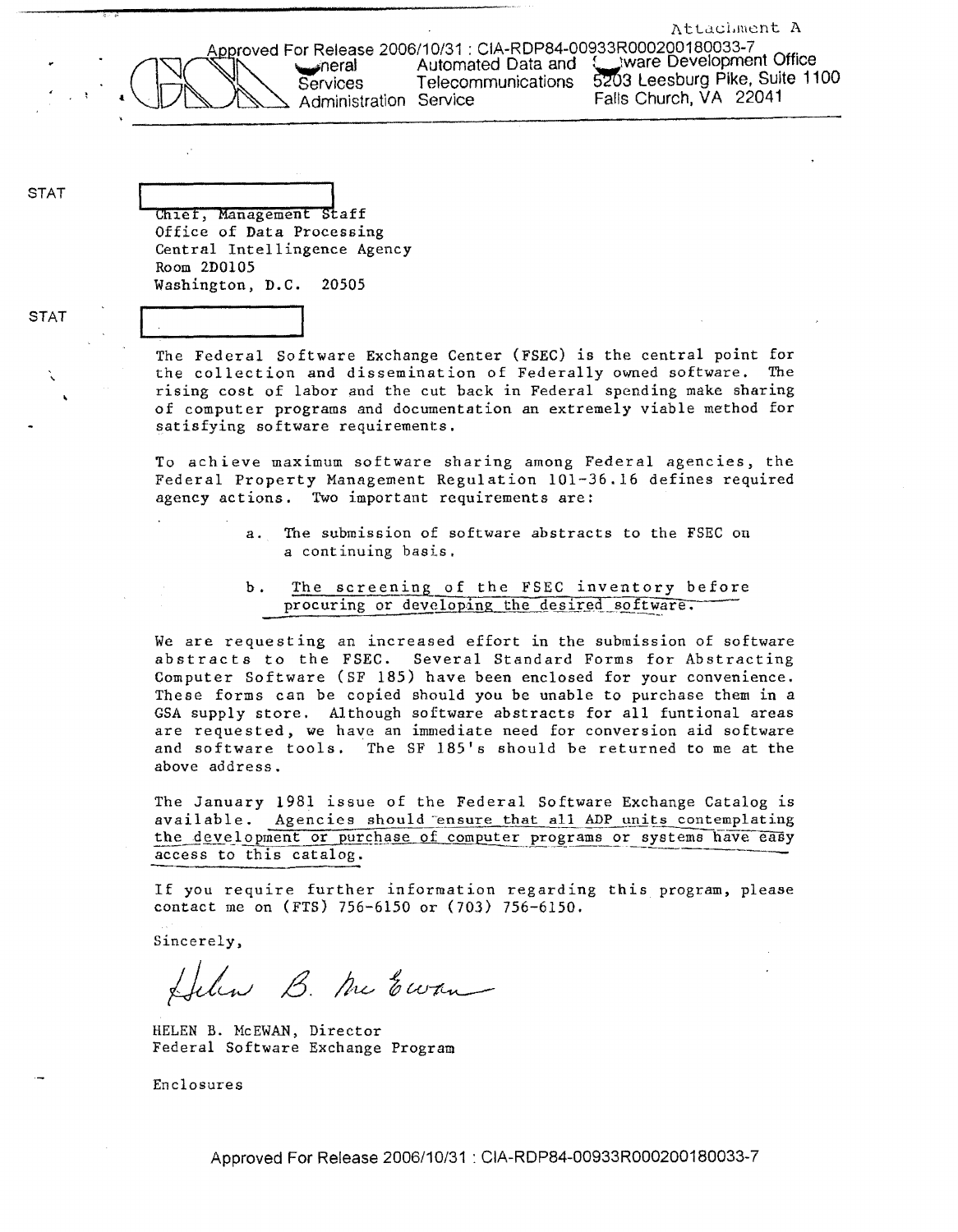L.

 $\hat{\mathcal{F}}_{\text{A}}$  . C. Paul

|                                                                                                                        |                                                  |                                     | FEDERAL INFORMATION PROCESSING STANDARD SOFTWARE SUMMARY                                      |                 |                                                            |            |                          |                                                                                  |                |
|------------------------------------------------------------------------------------------------------------------------|--------------------------------------------------|-------------------------------------|-----------------------------------------------------------------------------------------------|-----------------|------------------------------------------------------------|------------|--------------------------|----------------------------------------------------------------------------------|----------------|
| 01. Sun <sup>+</sup> mary date<br>02. Summary prepared by (Name and Phone).<br>Yr.<br>Mo.<br>Day<br>05. Software title |                                                  |                                     |                                                                                               |                 |                                                            |            |                          | 03. Summary action<br>Replacement<br>ŧ.                                          | Deletion<br>ΙI |
| 04. Software date<br>Mo.<br>Yr.<br>Day                                                                                 |                                                  |                                     |                                                                                               |                 |                                                            |            |                          | Previous Internal Software ID                                                    |                |
| 06. Short title                                                                                                        |                                                  |                                     |                                                                                               |                 |                                                            |            | 07. Internal Software ID |                                                                                  |                |
| 08. Software type                                                                                                      |                                                  | 09. Processing mode                 | 10.                                                                                           | General         | Application area                                           |            |                          | Specific                                                                         |                |
| Automated Data<br>System<br>Computer Program<br>Subroutine/Module                                                      | $\blacksquare$                                   | Interactive<br>Batch<br>Combination | <b>Computer Systems</b><br>Support/Utility<br>Scientific/Engineering<br>Bibliographic/Textual |                 | Management/<br><b>Business</b><br>Process Control<br>Other |            |                          |                                                                                  |                |
|                                                                                                                        | 11. Submitting organization and address          |                                     |                                                                                               |                 | 12. Technical contact(s) and phone                         |            |                          |                                                                                  |                |
| medicin                                                                                                                |                                                  |                                     |                                                                                               |                 |                                                            |            |                          |                                                                                  |                |
| 13. Narrative                                                                                                          |                                                  |                                     |                                                                                               |                 |                                                            |            |                          |                                                                                  |                |
| ÷<br>$\mathcal{A}$<br>di ort<br>$\mathcal{F}^{1,0}_{\infty,\ell}$ , $\mathcal{L}_1$                                    |                                                  |                                     |                                                                                               |                 |                                                            |            |                          |                                                                                  |                |
| 752393 pm<br>14 S.I<br>$\mathbf{t} \in \mathcal{C}$ .<br>0stae                                                         |                                                  |                                     |                                                                                               |                 |                                                            |            |                          |                                                                                  |                |
| Sugar.<br>$\sim 30-10$                                                                                                 |                                                  |                                     |                                                                                               |                 |                                                            |            |                          |                                                                                  |                |
| 14. Keywords<br>Maria 1<br>不可 电回数                                                                                      |                                                  |                                     |                                                                                               |                 |                                                            |            |                          |                                                                                  |                |
|                                                                                                                        | 15. Computer manuf'r and model                   |                                     | 16. Computer operating system                                                                 |                 | 17. Programing language(s)                                 |            | ments                    | 18. Number of source program state-                                              |                |
| <b>ACT</b><br>$\mathcal{F}_{\mathcal{A},\mathcal{A},\mathcal{A},\mathcal{A},\mathcal{A}}$                              | 19. Computer memory requirements                 | 20. Tape drives                     |                                                                                               |                 | 21. Disk/Drum units                                        |            | 22. Terminals            |                                                                                  |                |
|                                                                                                                        | 23. Other operational requirements               |                                     |                                                                                               |                 |                                                            |            |                          |                                                                                  |                |
| 24. Software availability                                                                                              |                                                  |                                     | 25. Documentation availability                                                                |                 |                                                            |            |                          |                                                                                  |                |
| Available<br>$\blacksquare$<br>$\mathcal{O}(\mathcal{A})$                                                              |                                                  | Limited<br>IJ                       | In-house only<br>Ħ                                                                            | Available<br>LГ |                                                            | Inadequate |                          |                                                                                  | In-house only  |
| $\alpha$ , $\alpha$ , $\beta$<br>$\mathcal{G}_{\mathcal{C}}(\mathcal{M})_{\mathcal{F}}(\mathcal{C})\subset\mathcal{C}$ |                                                  |                                     |                                                                                               |                 |                                                            |            |                          |                                                                                  |                |
|                                                                                                                        | 26. FOR SUBMITTING ORGANIZATION USE              |                                     |                                                                                               |                 |                                                            |            |                          |                                                                                  |                |
| $\sim$ $\sim$<br>$\Delta=10^6$ , and<br>såstare gjor                                                                   | $\sim 10^6$<br>and state and state<br>$\sim 100$ |                                     |                                                                                               |                 |                                                            |            |                          |                                                                                  |                |
| $185 - 101$<br>白尾さんぶ!                                                                                                  |                                                  |                                     | Approved For Release 2006/10/31 : CIA-RDP84-00933R000200180033-7                              |                 |                                                            |            |                          | Standard Form 185<br>1974 July<br>U.S. Dept. of Commerce--NBS<br>(FIPS, Pub. 30) |                |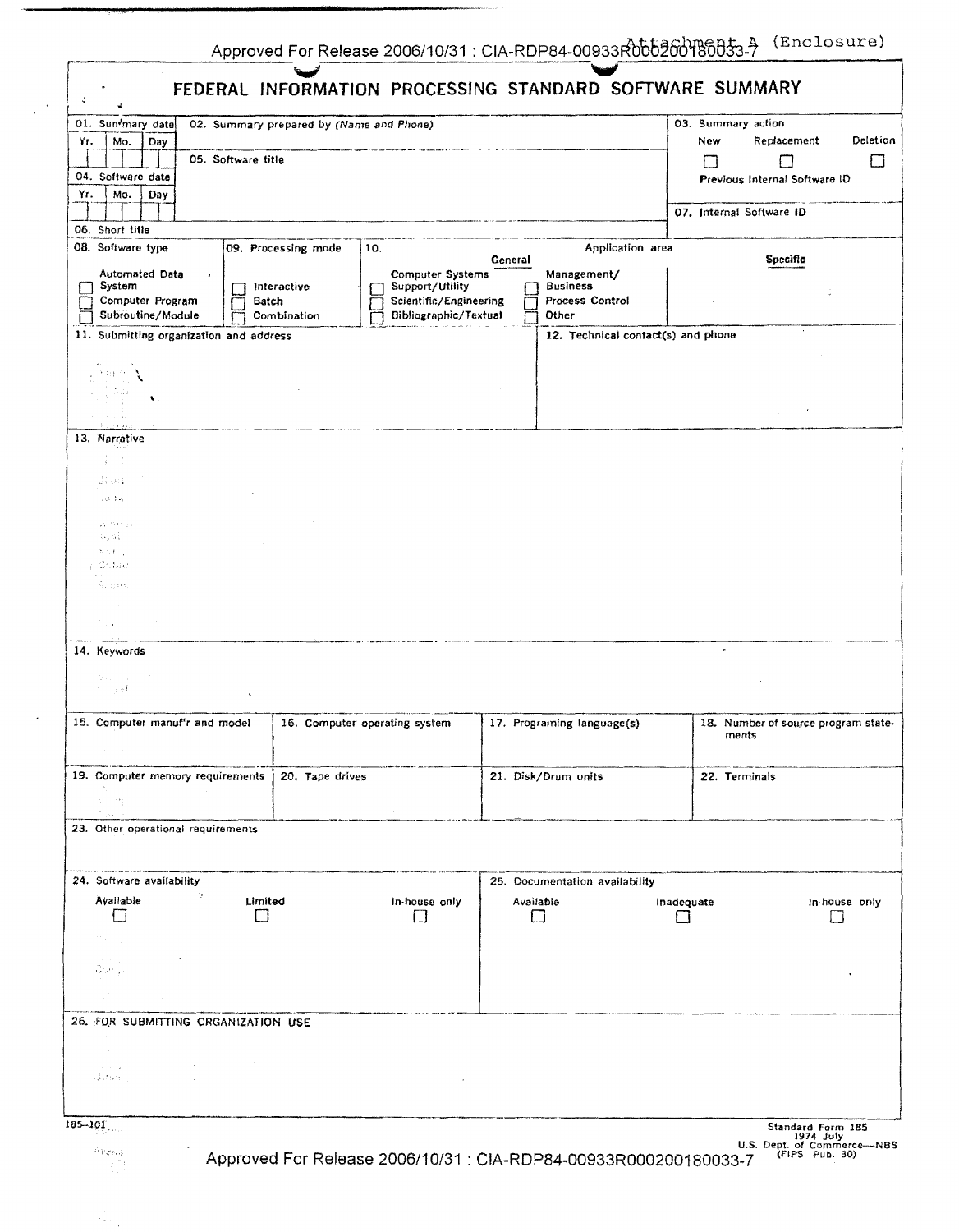## Approved For Release 2006/10/31 : CIA-RDP84-00933R000200180033-7 ~ **w**

## **INSTRUCTIONS**

01. Summary Date. Enter date summary prepared. Use Year, Month, Day format: YYMMDD.

- 02. Summary Prepared By. Enter name and phone number (including area code) of Individual who prepared this summary.
- .03. Summary Action, Mark the appropriate box for new summary, replacement summary or deletion of summary. If this software summary is a replace-<br>ment, enter under "Previous Internal Software ID" the internal software iden new internal software identification in Item 07 of this form; complete all other items as for a new summary. If a software summary is to be deleted, enter under "Previous Internal Software ID'' the Internal software identification as reported In Item 07 of the original summary; complete only Items 01, 02, 03 and 11 on this form.
- 04. Software Date. Enter date software was completed or last updated. Use Year, Month, Day format: YYMMDD.
- 05. Software Title. Make title as descriptive as possible.
- 06. Short Title. (Optional) Enter commonly used abbreviation or acronym which identifies the software,
- 07, Internal Software 10. Enter a unique identification number or code.
- OB. Software Type. Mark the appropriate box for an Automated Data System (set of computer programs), Computer Program, or Subroutine/Module, whichever best describes the software.
- 09. Processing Mode. Mark the appropriate box for an Interactive, Batch, or Combination mode, whichever best describes the software.

10. Application Area.

Nuse 1.367

~

 $\sim 10$ 

 $\mathcal{L}^{\mathcal{A}}$ 

- General: Mark the appropriate box which best describes the ge'heral area of application from among:
	- Computer Systems Support/Utility entity of the Process Control Process Control Management/Business
	- Management/Business **Bibliographic/Textual**<br>Scientific/Engineering **Bibliographic** Content
	-
- ு scientific/Engineering<br>ाSpecific: Specify the sub-area of application; e.g.: "COBOL optimizer" if the general area is "Computer Systems Support/Utility"; "Payrol!" if the (الجمع) specific: Specify the sub-area of applic
- 11. Submitting Organization and Address, Identify the organization responsible for the software as completely as possible, to the Branch or Division level,<br>but including Agency, Department (Bureau/Administration), Service, mall code, street address, city, state, and ZIP code.
- 12.. Technical Contact(s) and Phone: Enter person(s) or office(s) to be contacted for technical information on subject matter and/or operational aspects of software. Include telephone area code. Provide organization name and mailing address, If different from that in Item 11.
- 13. Narrative. Describe concisely the problem addressed and methods of solution. Include significant factors such as special operating system modificatlons, security concerns, relationships to other software, Input and output media, virtual memory requirements, and unique hardware features. Cite references, If appropriate.
- **14,** Keywords. list significant words or phrases which reflect the functions, applications and features of the software. Separate entries with semicolons.
- 15. Computer Manufacturer and **Model.** Identify mainframe computer(s) on which software Is operational.
- **16.** Computer Operating System. Enter name, number, and release under which software is operating. Identify enhancements in the Narrative (Item 13).
- 17. Programing Language(s). Identify the language(s) in which the software is written, including version; e.g., ANSI COBOL, FORTRAN V, SIMSCRIPT 11.5, SLEUTH II.
- **18.** Number **of** Source Program Statements. Include statements in this software, separate macros, called subroutines, etc.
- **19.** Computer Memory Requirements, Enter minimum internal memory necessary to execute software, exclusive of memory required for the operating system. Specify words, bytes, characters, etc., and number of bits per unit, Identify virtual memory requirements in the Narrative (item 13).
- 20, Tape Drives. Identify number needed to operate software. Specify, if critical, manufacturer, model, tracks, recording density, etc.
- 21. Disk/Drum Units. Identify number and size (in same units as "Memory"—item 19) needed to operate software. Specify, if critical, manufacturer, model, etc.
- 22. Terminals. Identify number of terminals required. Specify, If critical, type, speed, character set, screen/line size, etc.
- 23. Other Operational Requirements. Identify peripheral devices, support software, or related equipment not indicated above, e.g., optical character devices, facsimile, computer-output microfilm, graphic plotters.
- 24. Software Availability. Mark the appropriate box which best describes the software availability from among: Available to the Public, Limited Availability (e.g,: for government use only), and For•ln-house Use Only. If the software is "Available'', include a mail or phone contact point, as well as the price and form in which the software is available, if possible.
- 25. Documentation Availability. Mark the appropriate box which best describes the documentation availability from among: Available to the Public, In-<br>adequate for Distribution, and For In-house Use Only. If documentation i form in which the documentation is available, If possible. If documentation is presently "Inadequate", show the expected availability date.
- 26. For Submitting Organization Use. This area is provided for the use of the organization submitting this summary. It may contain any information deemed useful for internal operation.

| ાં રિસફાયા                                                                  |                  | GPO: 1974 O - 554-655                                            |                  |
|-----------------------------------------------------------------------------|------------------|------------------------------------------------------------------|------------------|
| 1. 旅游品<br>فعوليت                                                            | $\sim$           |                                                                  |                  |
| a consultor<br>$\mathbb{R}^2 = \frac{3}{4} \otimes \mathbb{R} \mathbb{R}^2$ |                  |                                                                  |                  |
| i i parti.<br>Galeri                                                        | the Switz County |                                                                  |                  |
| in Alberta<br>1 กับเหมือง<br>i (Regi<br>Turij                               |                  | Approved For Release 2006/10/34.: CIA-RDP84-00933R000200180033-7 | in Sup<br>$\sim$ |
| i Sarah<br>Bagai<br>Sarah<br>fe.t                                           | $\Delta\omega$   |                                                                  |                  |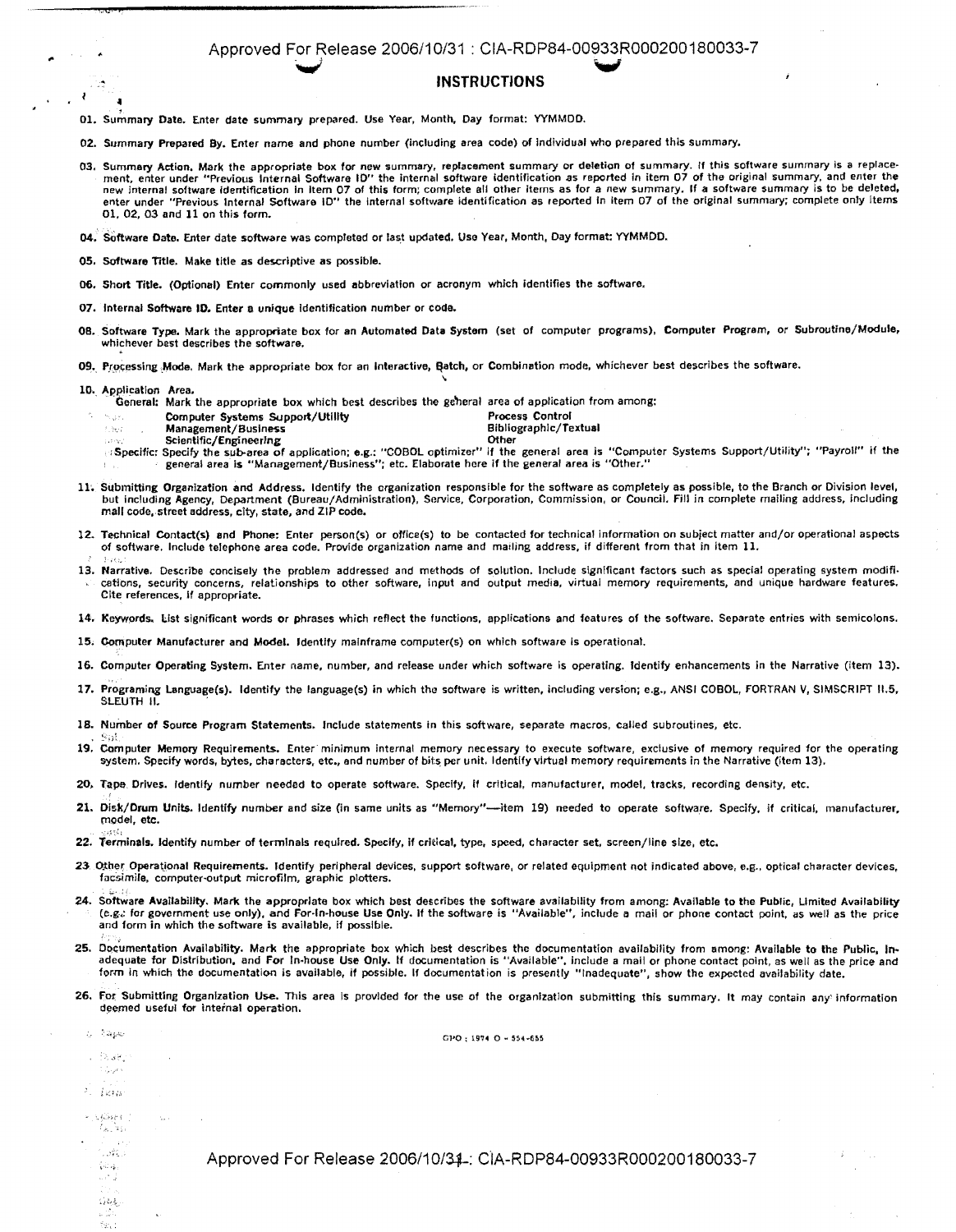## Federal Softwared FörRelegse 20001091: 8 RRABP84-00033R0002001800539Piment B SUBJECT INDEX

Electric Power Scheduling and Accounting System. FSWEC-80/0098 Administrative Accounting System.<br>FSWEC-80/0100 Financial Accounting System (Fast). FSWEC-80/0103  $\tilde{\chi}^0 \tilde{\chi}^{\mu\nu}$ Accounting System for International Commu-583 nication Agency FSWEC-80/0117 Payroll and Leave Accounting System. FSWEC-80/0123 Administrative Accounting System. FSWEC-80/0124 Centralized Automated Inverstory Accountability System.<br>FSWEC-80/0125 Workload and Manhour Accounting. FSWEC-80/0147 Personnel Time Accounting System. FSWEC-80/0150 **AFFIRMATIVE ACTION** EEO System. FSWEC-80/0114 AIR POLLUTION A Fortran Program for Computing the Pollutant Standards Index.  $\mathcal{A}_{\mathcal{L}_{\mathcal{M}}}$ FSWEC-80/0135 AIR:POLLUTION SAMPLING Unamap, Version 3, User's Network for Applied Modeling of Air Pollution. FSWEC-80/0138 **AMERICAN INDIANS** Integrated Records Management System. FSWEC-80/0097 **BUDGETING** Budget Table System. FSWEC-80/0104 Future Year Budget Projection. FSWEC-80/0105 CHECKS (BANKING) Commercial Checks. FSWEC-80/0121 **COBOL** Cobol Structured Code Analyzer. FSWEC-80/0118 Cobol Compiler Validation System, Version 3.0 (1974).<br>FSWEC-80/0139 **COMPILERS** Jovial J73/I, Decsystem-10 Version. FSWEC-80/0087 Cobol Compiler Validation System, Version 3.0.(1974) FSWEC-80/0139 Fortran Compiler Validation System, Version 1.0 (1978). FSWEC-80/0141 **CONCRETE PIPES** Design Single Rectangular Reinforced Concrate Conduit FSWEC-80/0151 **CONTRACT ADMINISTRATION** Contract Modification Tracking System, FSWEC-80/0115 **COST ANALYSIS** Direct and Indirect Labor Cost Calculation. FSWEC-80/0090 **COST COMPARISON** Training Cost Model. FSWEC-80/0126

 $\sim$   $\sim$   $\sim$ 

 $\sim 1$ 

 $\mathbb{C}[\mathfrak{c}]$ 

 $\mathbf{K}^{(1)}$ 

**ACCOUNTING** 

**COST ESTIMATES** Travel Cost Model. FSWEC-80/0093 CRIMINAL JUSTICE Promis (Online), Generalized Tracking System. FSWEC-80/0092 CRITICAL PATH METHOD Project Management System (PMS) through the Use of the Critical Path Method (CPM). FSWEC-80/0153 **CULVERTS** Design Single Rectangular Reinforced Concrata Conduit FSWEC-80/0151 **DATA CONVERSION** Benchmark Portability System. FSWEC-80/0145 **DATA ENTRY** Interactive Data Entry and Validation System (Omega). FSWEC-80/0108 **DATA PROCESSING** ADP Management. FSWEC-80/0120 DATA PROCESSING EQUIPMENT Encoder Equipment Utilization System. FSWEC-80/0134 DATA VALIDATION Interactive Data Entry and Validation System (Omega). FSWEC-80/0108 DIAL A RIDE SYSTEMS Computer Dial-A-Ride. FSWEC-80/0152 **EFFICIENCY** Progress Reporting System. FSWEC-80/0101 **ELECTRIC POWER** Electric Power Scheduling and Accounting System. FSWEC-80/0098 **EXPLORATION** Prospector-Mineral Resource Predictive Modeling System. FSWEC-80/0144 **FINANCIAL MANAGEMENT** Administrative Accounting System. FSWEC-80/0100 Financial Accounting System (Fast). FSWEC-80/0103 **FLOW CHARTING** Flowcharting on Xynetics Plotter. FSWEC-80/0133 **FORECASTING** Future Year Budget Projection. FSWEC-80/0105 Forcast 90 System. FSWEC-80/0112 **FORTRAN** Fortran Compiler Validation System, Version 1.0 (1978). FSWEC-80/0141 **GAS RESERVOIRS** Oil and Gas Reservoir Per Se Dynamic Modol Software. FSWEC-80/0143 **GEOLOGICAL FAULTS** 

Enhanced Fault Alarm System (Efas). FSWEC-80/0102

**GOVERNMENT PROCUREMENT** Fedstrip. FSWEC-80/0130 **INDEXES (RATIOS)** A Fortran Program for Computing the Pollutant Stancards Index. FSWEC-60/0135 **INFORMATIN SYSTEMS** Promis (Online), Generalized Tracking System. FSWEC-80/0092 **INFORMATION SYSTEMS** Telephona and Service Directory and Information Locator System (NIH). FSWEC-80/0001 Treasury Payroll/Personnel Information System. FSWEC-80/0099 **INSTRUCTIONAL MATERIALS** Lesson Plan Master, File, FSWEC-80/0111 INVENTORY CONTROL Centralized Automated Inventory Accountability System.<br>FSWEC-80/0125 **ION CLUSTERS** Distribution of Aqueous Species at Elevated Temperatures and Pressures. FSWEC-80/0136 **JOB ANALYSIS** Job Element Program. FSWEC-30/0137 Comprehensive Occupational Data Analysis Programs (Codap). FSWEC-30/0154 **JOVIAL PROGRAMMING LANGUAGE** Jovial J73/I, Decsystem-10 Version. FSWEC-80/0087 LABELS Label Utility System. FSWEC-80/0109 **LABOR ESTIMATES** Direct and Indirect Labor Cost Calculation, FSWEC-80/0090 Progress Reporting System. FSWEC-80/0101 **LAND SURVEYS** Integrated Records Management System, FSWEC-80/0097 Real Property System. FSWEC-80/0106 **LOADER ROUTINES** Comprehensive Occupational Data Analysis Programs (Codap). FSWEC-80/0154 **LOGISTICS MANAGEMENT** Speedex Quality Assurance System. FSWEC-80/0148 LOGISTICS SUPPORT Logistics Support Analysis Record (Lsar).<br>FSWEC-80/0113 **MACHINE CODING** Program to Create Absolute (Not Relocatable) Machine Code for PDP-11 Minicomputers.<br>FSWEC-80/0129 **MAINTENANCE** Speedex Quality Assurance System, FSWEC-80/0148 Maintenance Control System Pre-Process. FSWEC-80/0155

 $SU-1$